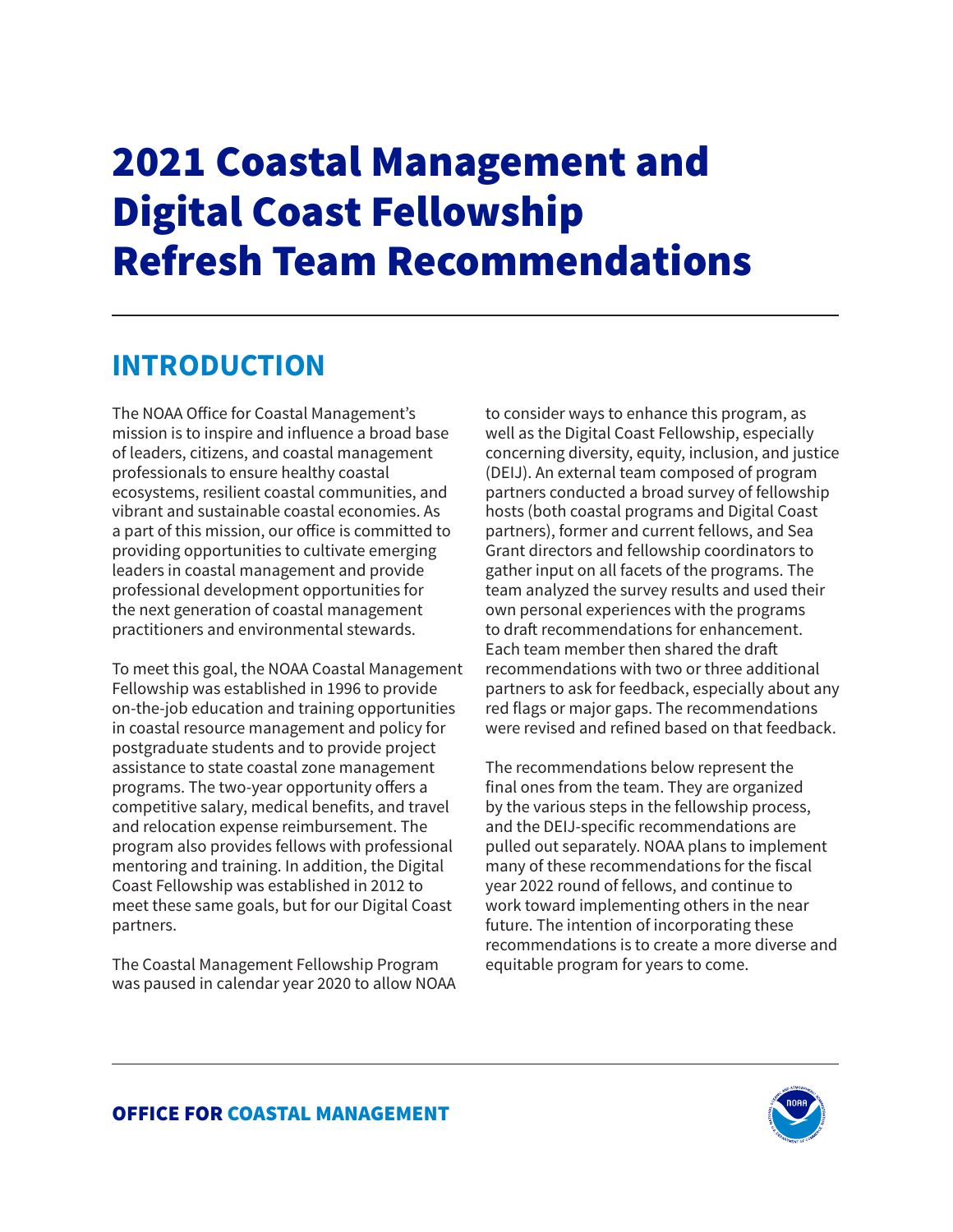# **TEAM MEMBERS**

**Margaret Allen**, NOAA Office for Coastal Management **Janice Castro**, Commonwealth of the Northern Marianna Islands Coastal Program and former mentor **Mike Friis**, Wisconsin Coastal Program and former mentor **David Green**, Texas Coastal Program and current mentor **Julia Knisel**, Massachusetts Coastal Program, former fellow, and former mentor **Jan Kucklick**, NOAA Office for Coastal Management **Sam Lake**, Virginia Sea Grant **Amanda Leinberger**, Center for Climate Adaptation Science and Solutions at the University of Arizona and former fellow **Mike Molnar**, Coastal States Organization **Jenna Moran**, Association of State Floodplain Managers and former mentor **Tricia Ryan**, NOAA Office for Coastal Management **Bob Scarborough**, Delaware Coastal Program and current mentor **Susannah Sheldon**, South Carolina Sea Grant **Patty Snow**, Oregon Coastal Program and current mentor

# **RECOMMENDATIONS**

### **Project Proposal Requirements and Selection**

### **DEIJ Recommendations:**

- Allow the use of federal funds to meet the match requirements. This will allow more states and territories with limited funding options to participate. In the past, there have been states and territories that have not been able to apply due to the burden of identifying nonfederal matching funds, and this will remove that barrier.
- Add a requirement for project proposals to describe how the fellow's project will advance the principles of DEIJ (defined in the f[ellowship project proposal template](https://coast.noaa.gov/data/coasthome/fellowship/docs/template-proposals.docx)). NOAA has adjusted the [guidance and review criteria](https://coast.noaa.gov/fellowship/projectselection.html) to address this addition. These principles can be addressed in one or more of the following areas of the project proposal: project partners, needs assessment, stakeholders, outreach, scope, targeted communities, outcome.
- Provide a template with sections and suggested information to include in the proposal as part of the project proposal instructions. Some applicants do not have as much experience in writing proposals as others, so this template will help "level the playing field" and make it easier for new hosts to apply.
- Encourage hosts to consider projects that require skill sets beyond marine, coastal, and environmental sciences, such as communications, public health, and the social sciences, including economics.
- Co-host a webinar with the Coastal States Organization (CSO) for state and territorial coastal programs and Digital Coast partners. The webinar will explain the new DEIJ focus in project proposals, the new proposal template, and other changes enacted beginning in 2022.

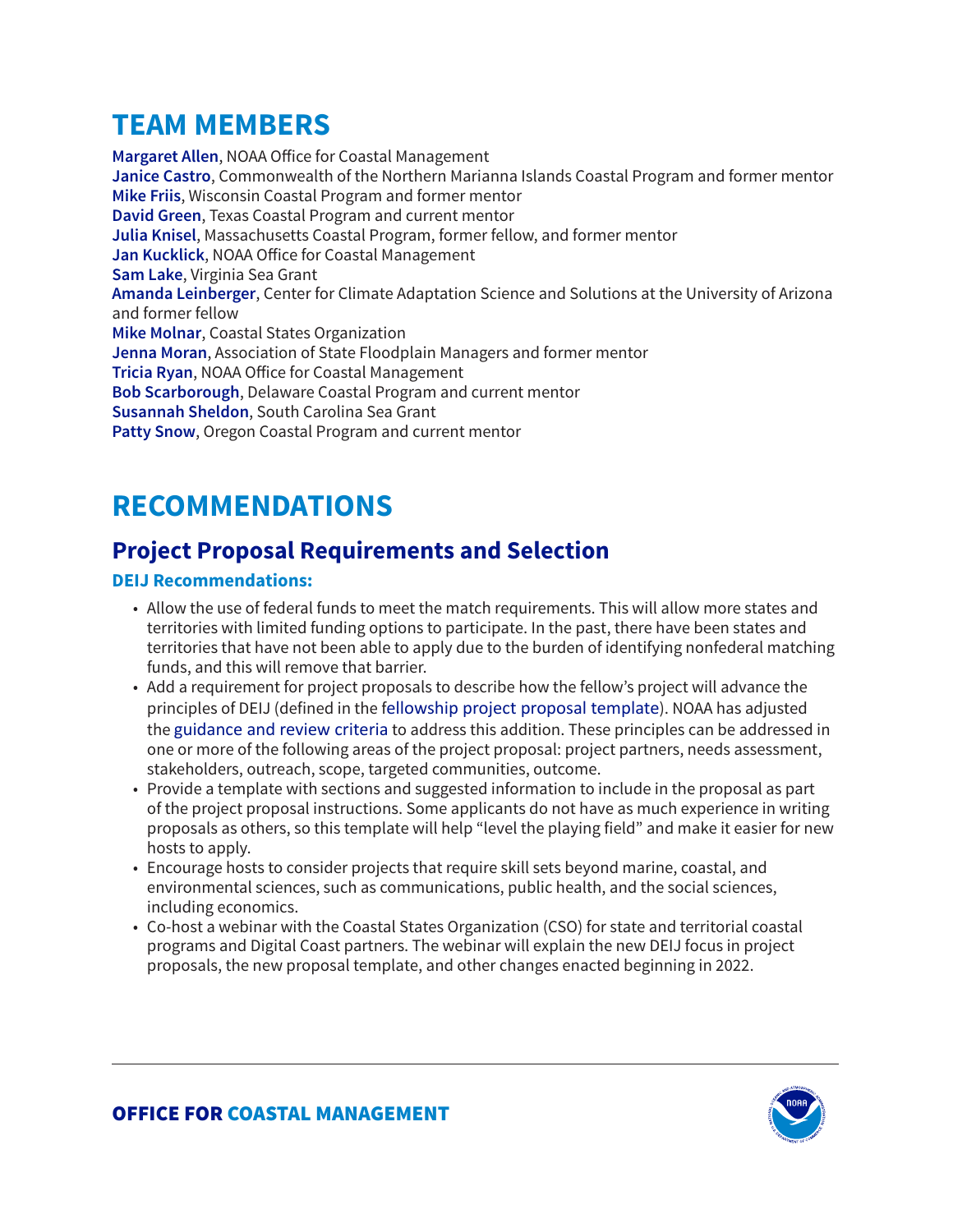#### **Other Recommendations:**

• Add in a requirement for project proposals to describe the status of telework versus in-person work in the host office. Describe how staff in the office, including the mentor, are currently working (full time in the office, full time telework, or a mix), and describe the expectations for the fellow in terms of work location. Describe how and how often the mentor will communicate and meet with the fellow, and how the fellow will interface with other staff members in the organization. Describe how the host will provide networking opportunities for the fellow if the majority of the staff is teleworking. Describe what the host will provide to the fellow if they work from home, for example a computer, keyboard, mouse, headset, ergonomic desk or chair, or other accommodations that may help facilitate a successful work-from-home environment.

### **Program Marketing**

#### **DEIJ Recommendations:**

- Develop marketing materials that are inclusive in their messaging, including images and wording. The marketing materials will include the fellowship DEIJ value statement on marketing materials (i.e., "Our office is committed to making coastal fellowships accessible to all interested and eligible candidates, allowing all fellows to be comfortable in their identities and participate fully in their fellowships, and removing barriers to becoming part of the next generation of coastal leaders.").
- Conduct a two-step outreach strategy that first announces the program in late summer/early fall; and then announces specific projects in late fall/early winter to make sure more students are aware of the program. This will help to reach a broader audience, with the goal of diversifying the applicant pool.
- Broaden outreach to graduate programs in other disciplines such as the social sciences, communications, and public health.
- Develop and leverage existing relationships across NOAA with minority serving institutions (MSIs) that have the appropriate graduate degree programs to increase awareness of the fellowship programs. As a first step, develop a targeted strategy to engage with MSIs and begin to form personal relationships with graduate program faculty and administration.
- Develop relationships with minority-focused graduate and undergraduate internship and fellowship programs to raise awareness of our fellowship programs and create a pipeline into NOAA opportunities.
- Develop relationships with national organizations that represent underserved students or do work in equity to increase awareness of our fellowship programs, such as the Society for Advancement of Chicanos/Hispanics and Native Americans in Science (SACNAS) and Black in Marine Science.

#### **Other Recommendations:**

- Increase awareness of a program by hosting a virtual webinar for interested students to share information about the program. Include presentations by current and former fellows. Post the recording on the fellowship website.
- Increase efforts to highlight final fellowship products on the Office for Coastal Management's website, as well as partners' sites, such as CSO's newsletter.

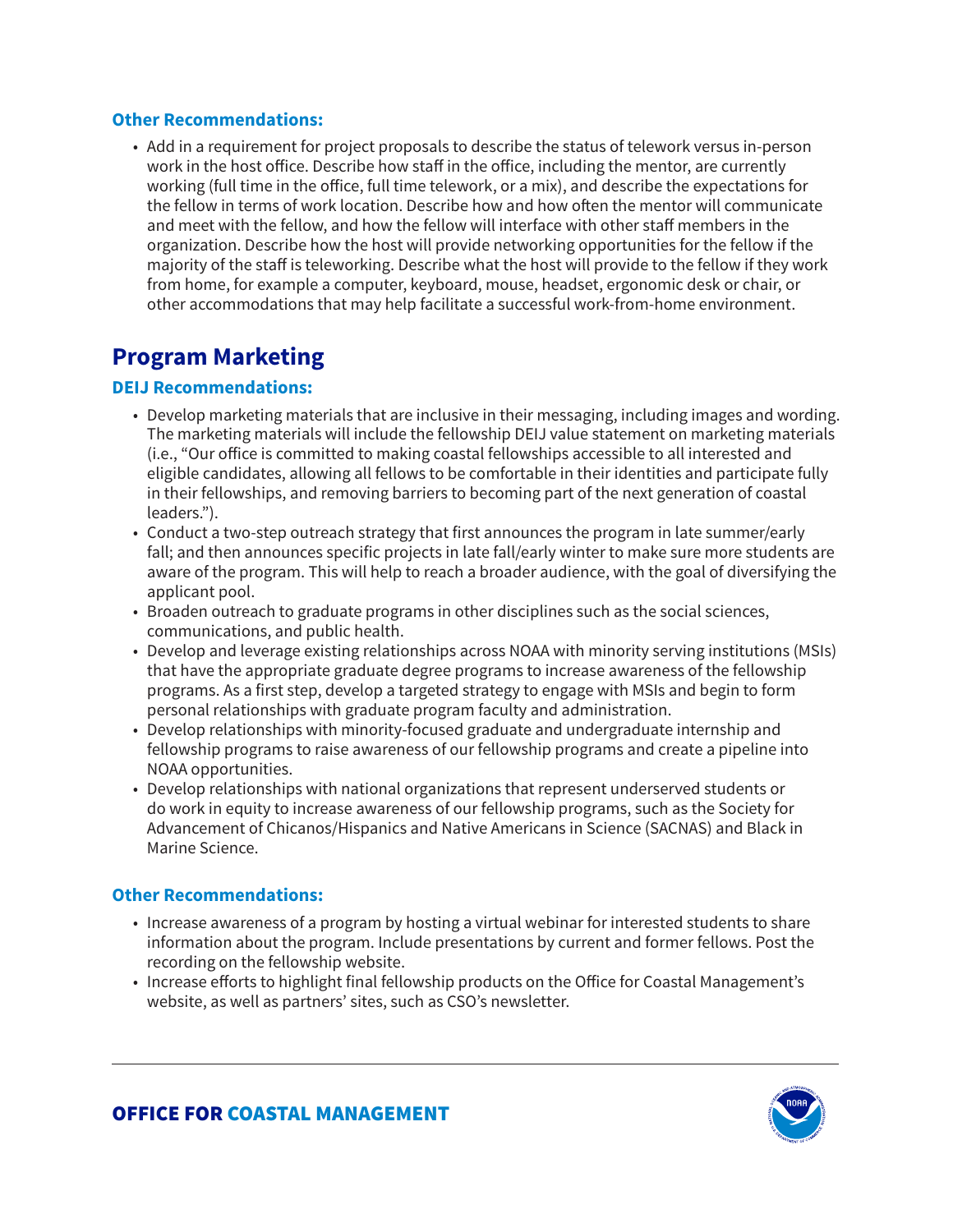### **Candidate Review and Finalist Selection**

### **DEIJ Recommendations:**

- Minimize implicit bias in candidate reviews.
	- » Ensure a diverse candidate review panel. Diversity will include a mix of genders, ages, races, degree types, and first-generation college students.
	- » Explore the value and feasibility of blind resume reviews.
- To help ensure that candidate application packets are more equitably reviewed:
	- » Encourage candidates to share life experiences, such as working through graduate school or being a first-generation college student, in their goal statement. Adjust the guidance and review criteria for the goal statement to address these additions.
	- » Be clear in candidate application guidance that only the required documents will be accepted and reviewed.
- Continue to keep the eligibility open to master's and doctoral candidates who represent diversity in educational experiences.
- Extend the requirement of "recent graduate" from 1.5 years to 2 years post-graduation. This will allow more students who were not able to apply in 2021 due to COVID-19 to apply in 2022. In future years, this will open the opportunity to a larger number of candidates.
- Explore increasing the number of applicants that Sea Grant can submit to NOAA to allow for a specified number of applications from minority serving institutions in their state.
- Develop a process to gather optional demographic information on candidates applying to the fellowship, both at the state Sea Grant review level and the national review, so we can track the demographics of both the selected and non-selected applicants to establish a baseline to measure our progress.
- Explore providing training focused on understanding and eliminating bias to mentors and reviewers prior to the matching workshop.

#### **Other Recommendations:**

• Require all fellowship finalists, prior to the matching workshop, to submit a writing sample to allow hosts to better evaluate their written communication skills.

### **Matching Process**

- Keep the matching process generally the same as it is now with some modifications:
	- » Explore moving the timing of the matching workshop up by a few weeks to a month to avoid thesis defense and graduation conflicts.
	- » As needed, create a hybrid matching process with virtual and in-person sessions to accommodate larger candidate pools.
	- » Explore the logistics of matching candidates and hosts in the week following the workshop.
	- » Explore using meeting room space to hold interviews.

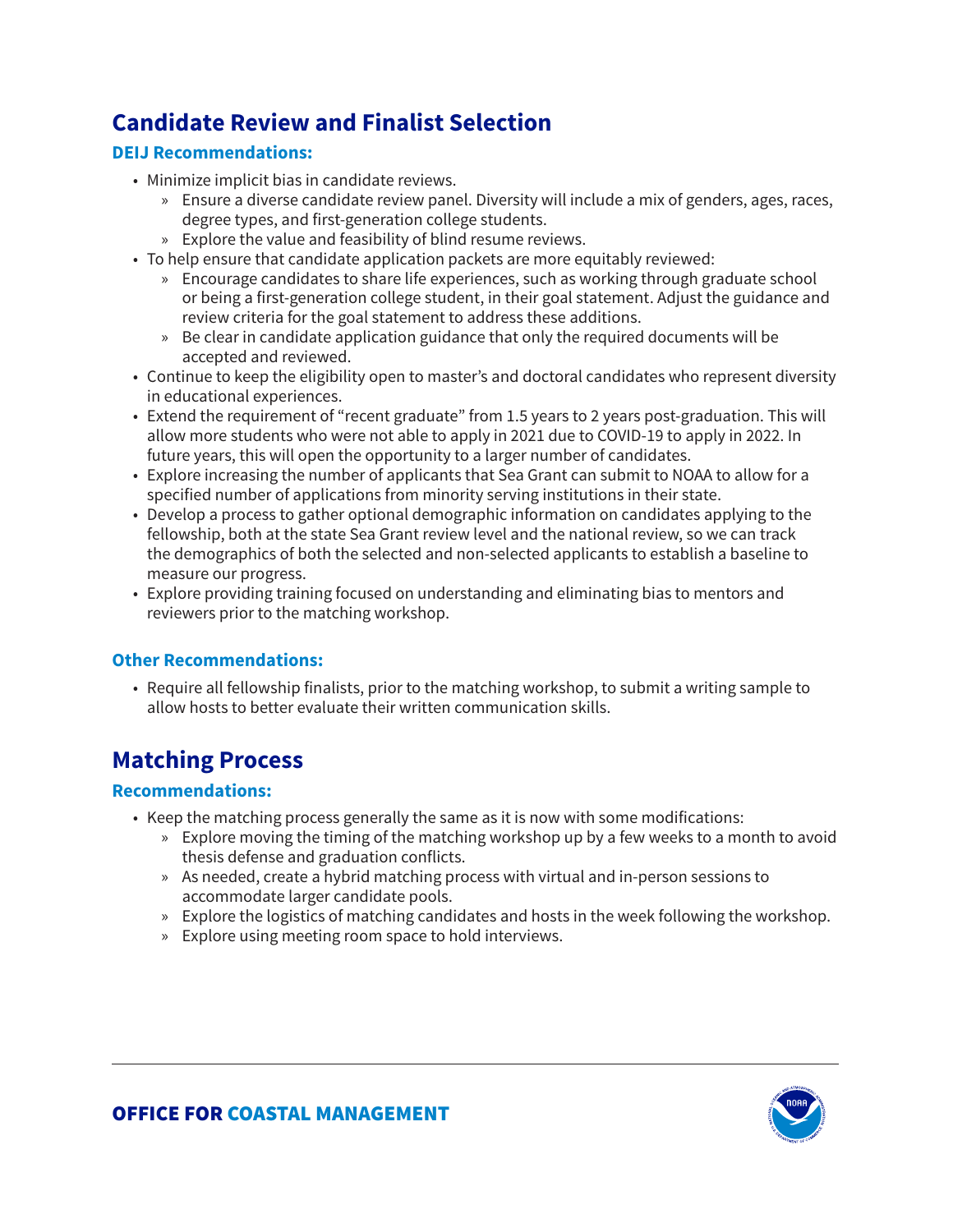### **Diversity, Equity, Inclusion, and Justice during the Fellowship**

#### **Recommendations:**

- Ensure that the fellowship culture allows for all fellows to feel supported, including being intentionally inclusive, celebrating differences, fostering mutual understanding and respect, and understanding and seeking to address people's concerns.
	- » Provide DEIJ training and speakers throughout the fellowship for mentors, mentees, and others involved with the fellowship. These trainings and webinars could include topics such as understanding bias, how to do culturally appropriate and responsive research and evaluation in Indigenous communities, and social justice.
	- » Allow and encourage fellows to work on other DEIJ projects at their organization to gain a broader experience.
	- » Work with fellows and mentors to ensure that the fellow is experiencing an inclusive workplace environment by checking in with the fellows and offering mentors resources for inclusive workplaces.
	- » Provide a mechanism for fellows to provide anonymous feedback on their fellowship experience, including aspects related to DEIJ.
- Continue exploring how to implement direct hiring authority for fellows for federal positions.
- Encourage fellows to seek out informal mentors in their professional network who may align more closely with them in terms of age, gender, life experiences, race, and ethnicity.

### **Fellow Salary and Benefits**

#### **DEIJ Recommendations:**

- Ensure that the fellowship is fully available to candidates from diverse socioeconomic backgrounds:
	- » Ensure that the salary is in line with similar fellowship programs (reassess the salary each year).
	- » Continue to require the fellowship administrator to provide full health insurance with 100% of premiums covered.
	- » Maintain locality pay for fellows in year 2 and explore locality pay for year 1 of the fellowship.
- Require that mental health be covered by the health plan provided by the administrator.

### **Communication**

- To ensure that all fellowship partners are aware of fellowship events, activities, and milestones, create a calendar of fellowship events to include trainings, meetings, and important upcoming deadlines.
- Explore providing a central place for current participants (fellows and hosts) in the program to easily access relevant materials.

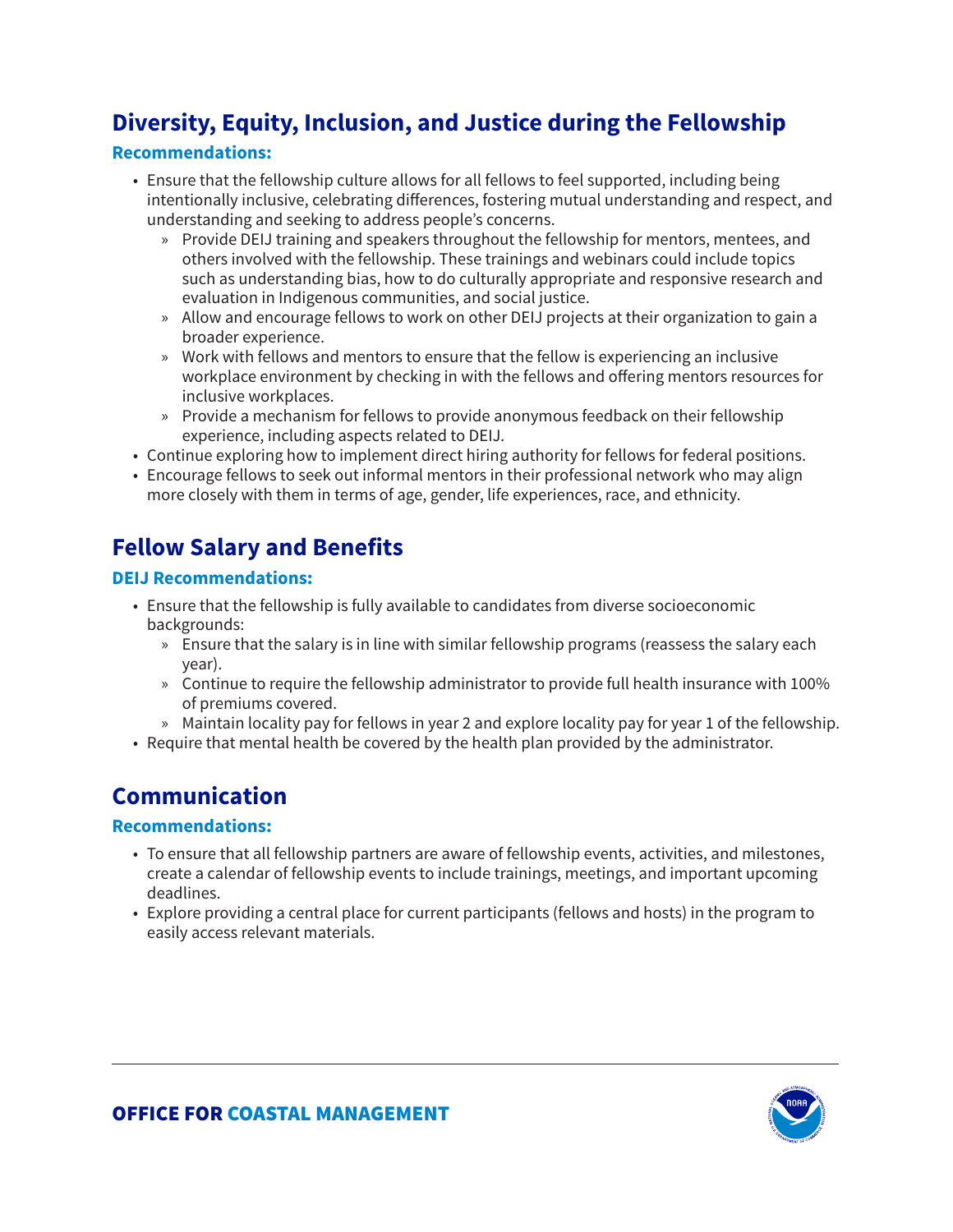### **Mentoring**

- It is preferred that the primary mentor be located in the same geography as the fellow. If this is not the case, the host will discuss the communication plan in the proposal.
- Mentors will develop a communication plan with their fellow within the first month of the fellowship.
- Ensure that the hosts are aware they can propose multiple mentors for their fellow, so long as a primary mentor is identified.
- Encourage mentors to provide opportunities for their fellow to participate in other projects and initiatives at the office to increase the fellow's professional development and learning.
- Encourage mentors to identify and help secure professional training opportunities for their fellow to supplement the professional development provided by NOAA.
- Develop, enhance, and share Office for Coastal Management mentoring resources, leveraging from other fellowship programs as appropriate. These could include:
	- » A worksheet to fill out when on-boarding and off-boarding a fellow.
	- » Best practices for mentoring.
	- » Clear and consistent expectations for both mentors and mentees.
- Enhance peer to peer learning within the mentor group.
	- » Increase the frequency from annual to every six months of the mentor check-in, where mentors share experiences and tips. Check in with fellows prior to these meetings and include examples from fellows about what they got out of the mentoring relationship.
	- » Coordinate with mentors from other Office for Coastal Management fellowship programs to provide an opportunity for all to share stories, techniques, and resources.